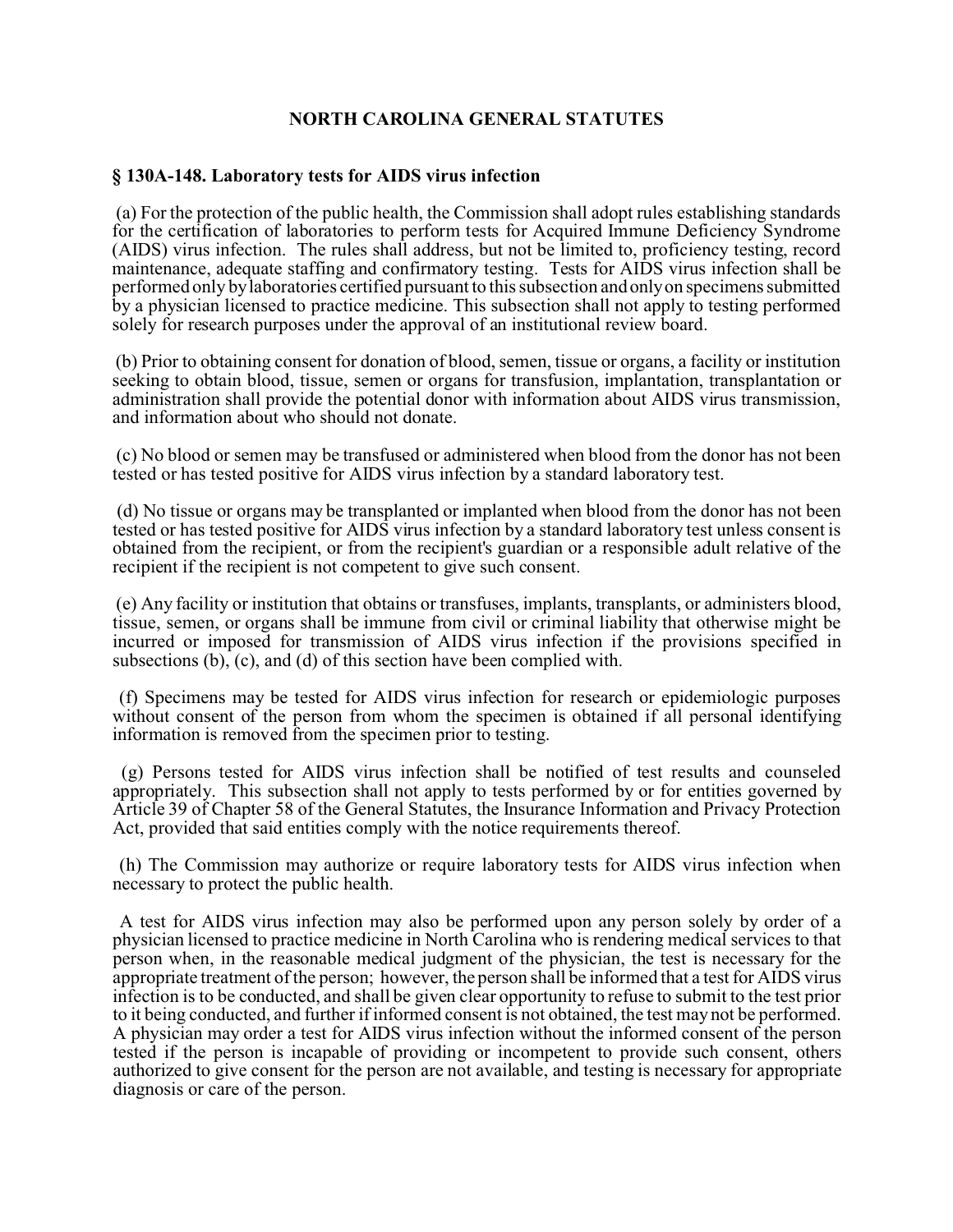An unemancipated minor may be tested for AIDS virus infection without the consent of the parent or legal guardian of the minor when the parent or guardian has refused to consent to such testing and there is reasonable suspicion that the minor has AIDS virus or HIV infection or that the child has been sexually abused.

 (i) Except as provided in this section, no test for AIDS virus infection shall be required, performed or used to determine suitability for continued employment, housing or public services, or for the use of places of public accommodation as defined in G.S. 168A-3(8), or public transportation.

 Further it shall be unlawful to discriminate against any person having AIDS virus or HIV infection on account of that infection in determining suitability for continued employment, housing, or public services, or for the use of places of public accommodation, as defined in G.S. 168A-3(8), or public transportation.

 Any person aggrieved by an act or discriminatory practice prohibited by this subsection relating to housing shall be entitled to institute a civil action pursuant to G.S. 41A-7 of the State Fair Housing Act. Any person aggrieved by an act or discriminatory practice prohibited by this subsection other than one relating to housing may bring a civil action to enforce rights granted or protected by this subsection.

 The action shall be commenced in superior court in the county where the alleged discriminatory practice or prohibited conduct occurred or where the plaintiff or defendant resides. Such action shall be tried to the court without a jury. Any relief granted by the court shall be limited to declaratory and injunctive relief, including orders to hire or reinstate an aggrieved person or admit such person to a labor organization.

 In a civil action brought to enforce provisions of this subsection relating to employment, the court may award back pay. Any such back pay liability shall not accrue from a date more than two years prior to the filing of an action under this subsection. Interim earnings or amounts earnable with reasonable diligence by the aggrieved person shall operate to reduce the back pay otherwise allowable. In any civil action brought under this subsection, the court, in its discretion, may award reasonable attorney's fees to the substantially prevailing party as a part of costs.

 A civil action brought pursuant to this subsection shall be commenced within 180 days after the date on which the aggrieved person became aware or, with reasonable diligence, should have become aware of the alleged discriminatory practice or prohibited conduct.

Nothing in this section shall be construed so as to prohibit an employer from:

 (1) Requiring a test for AIDS virus infection for job applicants in preemployment medical examinations required by the employer;

 (2) Denying employment to a job applicant based solely on a confirmed positive test for AIDS virus infection;

 (3) Including a test for AIDS virus infection performed in the course of an annual medical examination routinely required of all employees by the employer; or

 (4) Taking the appropriate employment action, including reassignment or termination of employment, if the continuation by the employee who has AIDS virus or HIV infection of his work tasks would pose a significant risk to the health of the employee, coworkers, or the public, or if the employee is unable to perform the normally assigned duties of the job.

(j) It shall not be unlawful for a licensed health care provider or facility to: